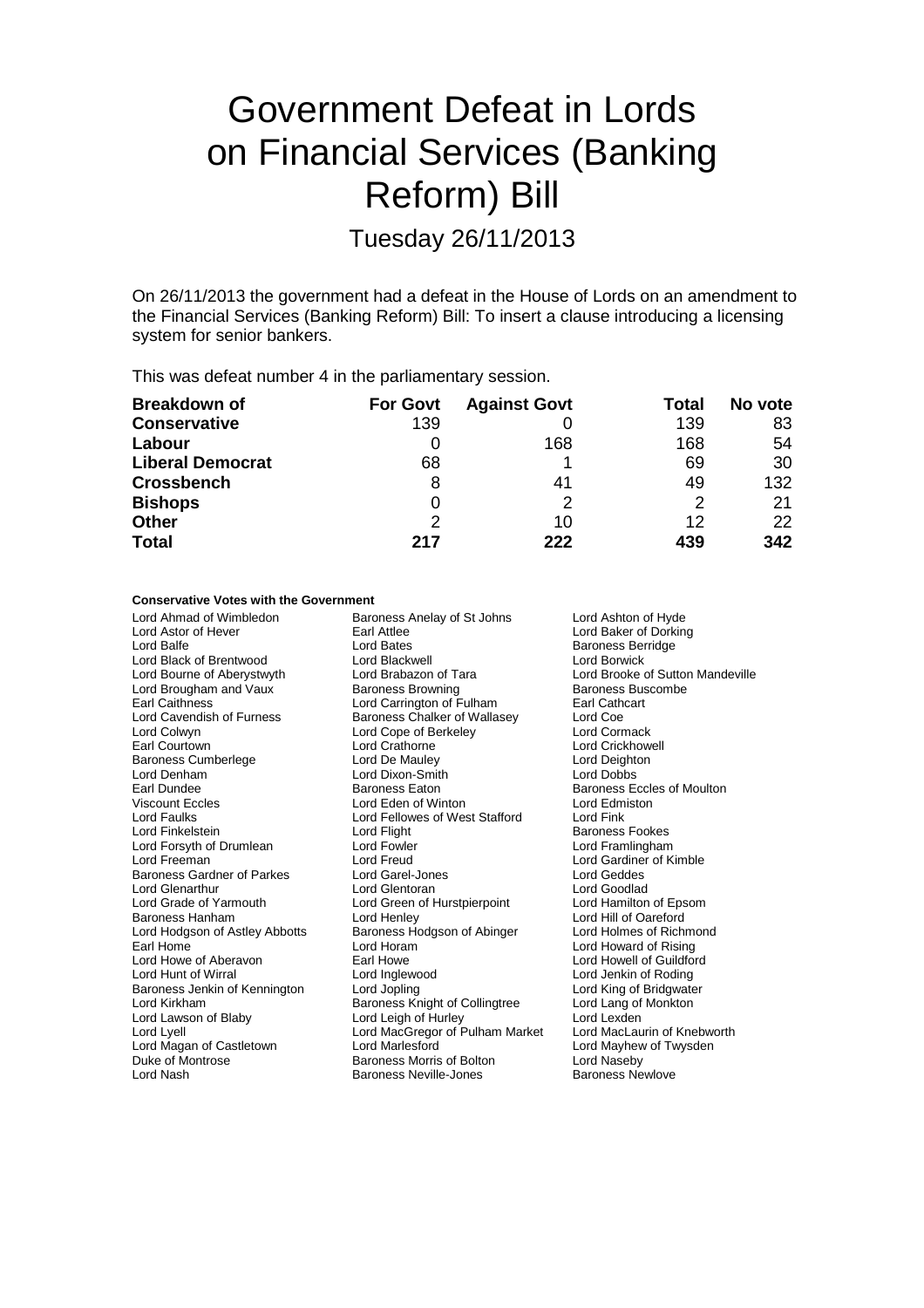Lord Norton of Louth **Baroness O'Cathain** Cord Patten<br>
Baroness Perry of Southwark Lord Plumb **Lord Popat** Baroness Perry of Southwark Lord Plumb Lord Popat<br>
Lord Ribeiro Controllery Corporation Corporation Corporation Corporation Corporation Corporation Corporation C Lord Sanderson of Bowden Baroness Seccombe Baroness Sec-<br>
Baroness Seccombe Earl Selsdon Lord Sherbourne of Didsbury Lord Skelmersd<br>Baroness Stedman-Scott Lord Stewartby Lord Taylor of Holbeach Lord Trefgarne Lord Trefgarne Lord Tugendhat Lord Tugendhat Lord Tugendhat Lord Vinson<br>
Lord Vinson Corp. Baroness Verma Viscount Ullswater **Baroness Verman Viscount Ullswater** Baroness Verman Lord Wakeham Lord Waddington Lord Wakeham Baroness Warsi Lord Wasserman Lord Wei **Communist Communist Communist Communist Communist Communist Communist Communist Communist Communist Communist Communist Communist Communist Communist Communist Communist Communist Communist Communi** Viscount Younger of Leckie

Viscount Ridley<br>
Baroness Seccombe<br>
Earl Selborne<br>
Carl Selborne

Lord Selkirk of Douglas **Lord Selsdon**<br>
Lord Shaw of Northstead **Lord Sheikh**<br>
Lord Shaw of Northwold **Baroness** Shephard of Northwold Lord Sheikh **Cham of Northwold**<br>
Lord Skelmersdale **Baroness Shephard of Northwold**<br>
Lord Spicer Lord Stewartby **Baroness Stowell of Beeston**<br>
Lord Trefgarne **Baroness Stowell of Beeston** Baroness Williams of Trafford

### **Conservative Votes against the Government**

### **Labour Votes with the Government**

Lord Campbell-Savours<br>
Lord Clark of Windermere<br>
Lord Clinton-Davis Lord Dubs (Exemplo 2015)<br>
Lord Evans of Watford (Exemplo 2015)<br>
Lord Evans of Matford (Exemplo 2015) Baroness Goudie Baroness Gould of Potternewton<br>Lord Grenfell Baroness Gould of Potternewton<br>Lord Grenfell Viscount Hanworth Baroness Kennedy of Cradley Baroness Kennedy of The Shaws<br>Baroness Kingsmill Baroness Kenneck Lord Macdonald of Tradeston<br>Lord Maxton Lord Parekh Lord Patel of Blackburn Lord Patel of Blackburn Lord Patel of Bradish Lord Patel of Bradford Durin C Lord Ponsonby of Shulbrede Lord Robertson of Port Ellen

**Labour Votes against the Government** Baroness Adams of Craigielea Lord Allen of Kensington Lord Anderson of Swansea<br>Baroness Andrews Baroness Armstrong of Hill Top Lord Bach Baroness Andrews **Baroness Armstrong of Hill Top** Lord Bach<br>Baroness Bakewell **Baroness Armstrong Contract Armstrong Contract Armstrong Contract Armstrong Baroness Billingham** Lord Bassam of Brighton Baroness B<br>Baroness Blood Barness Baroness Billingham Baroness Blackstone Baroness Blood Lord Borrie Lord Bradley Lord Bragg Lord Brennan Lord Brooke of Alverthorpe Lord Brookman Lord Brooke of Alverthorpe Lord Brookman Lord Brookman Lord Browne of L<br>
Lord Campbell-Savours Viscount Chandos Lord Christopher Lord Clinton-Davis<br>
Baroness Corston<br>
Baroness Crawley<br>
Baroness Crawley Lord Collins of Highbury **Baroness Corston** Baroness Corston Baroness Crawley Lord Davidson of Glen Clova Lord Davies of Coity Lord Davies of Oldham Lord Davies of Stamford **Baroness Dean of Thornton-le-Fylde** Baroness Donaghy<br>Lord Donoughue **Baroness Drake** Lord Drayson Lord Donoughue Baroness Drake Lord Drayson Lord Evans of Watford **Lord Evans of Parkside** Lord Evans of Temple Guiting<br>
Lord Falconer of Thoroton **Baroness Farrington** of Ribbleton Lord Filkin **Baroness Farrington of Ribbleton Lord Filkin<br>Lord Foulkes of Cumnock Baroness Gale** Lord Foster of Bishop Auckland Lord Foulkes of Cumnock Baroness Gale<br>Baroness Gibson of Market Rasen Lord Giddens Cumnock Lord Gordon of Strathblane Baroness Gibson of Market Rasen Lord Giddens Lord Cordon of Strathblane Cordon of Strathblaness Gould of Potternewton Lord Grantchester Lord Grenfell Viscount Hanworth Lord Harris of Haringey Lord Hart of Chilton Lord Haskel<br>
Lord Haughey Lord Haworth Lord Haworth Lord Hattersley **Lord Haughey** Lord Haughey **Lord Haworth**<br>Baroness Hayter of Kentish Town Baroness Healy of Primrose Hill Baroness Henig Baroness Hayter of Kentish Town Baroness Healy of Primrose Hill Baroness Henig<br>Baroness Hilton of Eggardon Lord Hollick Baroness Hollis of Heigham Baroness Hilton of Eggardon Lord Hollick Corporation Baroness Hollick Baroness Howells of St Davids Baroness Howells of St Davids Baroness Howells of St Davids Lord Hoyle<br>
Lord Hughes of Woodside Lord Hunt of Chesterton Baroness Hughes of Stretford Lord Hughes of Woodside Lord Hunt of Chester<br>
Lord Hunt of Kings Heath Lord Hutton of Furness Lord Irvine of Lairg Lord Hunt of Kings Heath Lord Hutton of Furness Cord Hutton of Lord Hutton of Furness Lord Irvine Cord Joffe Cord Joffe Cord Joffe Cord Joffe Cord Joffe Cord Joffe Cord Joffe Cord Joffe Cord Joffe Cord Joffe Cord Joffe Cor Baroness Jay of Paddington Lord Joffe<br>
Lord Jones<br>
Lord Judd Baroness Jones of Whitchurch Lord Jones<br>
Baroness Kennedy of Cradley Baroness Kennedy of The Shaws Lord Kennedy of Southwark Baroness Kingsmill **Exercise Search Conditional Condition**<br>
Lord Kinnock Lord Kingsmill Lord Knight of Weymouth Baroness Lawrence of Clarend Lord Layard Lord Lord Lord Lord Lord Lord Lord Lines Lord Lines Lord Lord Lines Lord Lines Lister of Burtersett Lord Lympne Baroness Lister of Burtersett Lord Lympne<br>
Lord MacKenzie of Culkein
Baroness Massey of Darwen Lord Maxton Lord McAvoy Lord McAvoy Lord McConnell of Glenscorrodale<br>
Baroness McDonagh Cord McFall of Alcluith Baroness McIntosh of Hudnall Baroness McDonagh Lord McFall of Alcluith Baroness McIntosh of Hudnall Lord Mendelsohn Lord Mitchell Lord Mendelsohn Lord Monks<br>
Lord Moonie Baroness Morgan of Ely Lord Morris of Aberavon Lord Morris Morgan of Ely<br>
Lord Morris of Aberavon<br>
Lord Noon<br>
Lord O'Neill of Clackmannan Lord Morris of Handsworth Lord Noon Lord O'Neill of Clackm<br>
Lord Parekh Cord Patel of Blackburn Lord Patel of Bradford **Baroness Pitkeathley Lord Plant of Highfield<br>
Lord Prescott Baroness Prosser** Lord Puttnam **Baroness Quin** Baroness Quin Lord Radice<br>
Lord Rea Cord Richard Baroness Rendell of Babergh Lord Richard Baroness Rendell of Babergh Lord Richard<br>
Lord Rogers of Riverside Lord Rooker Lord Rosser Lord Rowlands Lord Sawyer

Baroness Lawrence of Clarendon<br>Lord Liddle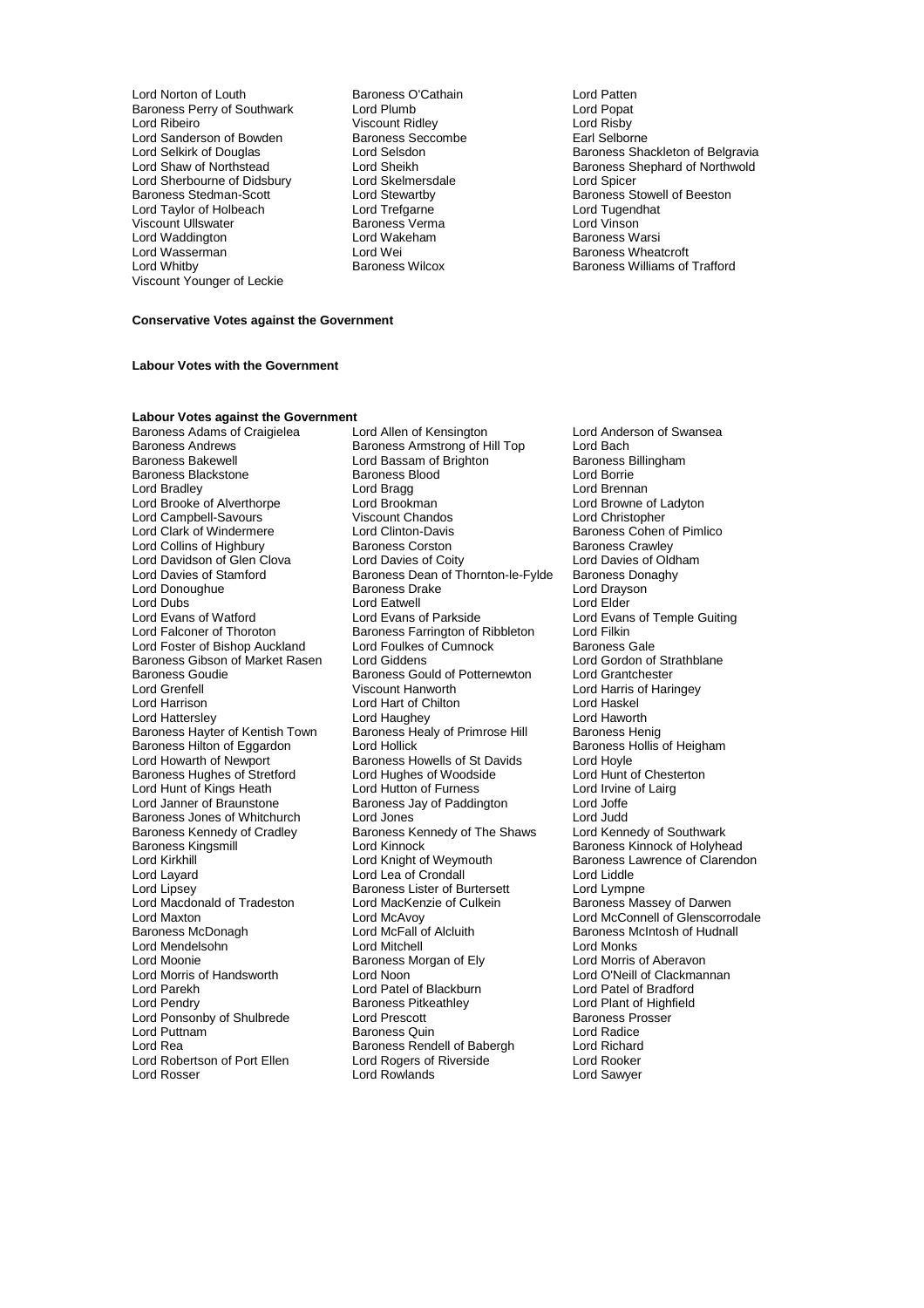Baroness Scotland of Asthal Baroness Sherlock Consumers Sherlock Consumers Smith of Basildon<br>Baroness Smith of Gilmorehill Lord Smith of Leigh Baroness Smith of Basildon Baroness Smith of Gilmorehill Lord Smith of Leigh Baroness Smith of Basildoness Smith of Basildoness Smith of Basildones<br>Lord Stevenson of Balmacara Lord Stone of Blackheath Baroness Symons of Vernham Dean Lord Taylor of Blackburn Lord Temple-<br>Baroness Thornton Lord Touhig-Morrisson Lord Touhig Baroness Thornton Lord Tomlinson Lord Touhig Lord Triesman **Lord Tunnicliffe** Lord Tunnicliffe Lord Turnberg<br>
Baroness Turner of Camden Baroness Warwick of Undercliffe Lord Watson of Invergowrie Lord West of Spithead Baroness Wheeler Baroness Wheeler Baroness Wilkins Lord Whitty **Communist Communist Communist Communist Communist Communist Communist Communist Communist Communist Communist Communist Communist Communist Communist Communist Communist Communist Communist Communist Communist** 

Lord Stevenson of Balmacara Lord Stone of Black<br>
Lord Taylor of Blackburn Lord Temple-Morris Baroness Warwick of Undercliffe Lord Watson of Invergors Whitaker

### **Liberal Democrat Votes with the Government**

Baroness Bakewell of Hardington Mandeville Baroness Falkner of Margravine Lord Fearn<br>Lord German Baroness Grender Baroness Harris of Richmond Baroness Hum<br>Baroness Hussein-Ece Baroness Jolly Lord Newby **Baroness Nicholson of Winterbourne**<br>
Lord Paddick **Baroness Parminter** Lord Stephen Lord Stoneham of Droxford<br>
Lord Strasburger Contract Baroness Suttie Lord Thomas of Gresford Baroness Thomas of Winchester<br>Baroness Tyler of Enfield Lord Tyler Lord Willis of Knaresborough

Baroness Bonham-Carter of Yarnbury Lord Bradshaw Baroness Brinton<br>Lord Burnett Baroness Brinton Lord Chidgey Lord Clement-Jon Lord Burnett Lord Chidgey Lord Clement-Jones Lord Dholakia<br>Lord Fearn Lord Dykes<br>Baroness Garden of Frognal Baroness Grender **Baroness Hamwee**<br>
Baroness Humphreys<br>
Lord Hussain Baroness Hussein-Ece **Baroness Jolly Lord Kirkwood of Kirkhope**<br>Baroness Kramer **Baroness Linklater of Butterstone** Lord Loomba Baroness Linklater of Butterstone Lord Loomba<br>Baroness Maddock Baroness Manzoor Lord Maclennan of Rogart Baroness Maddock Baroness Manazoor Baroness Manazoor Baroness Manazoor Baroness Manaz<br>Earl Mar and Kellie Baroness Lord Marks of Henley-on-Thames Lord McNally Earl Mar and Kellie <sup>T</sup> Lord Marks of Henley-on-Thames Lord McNally<br>Lord Newby **Lord Marks Of Minimum Baroness** Nicholson of Winterbourne Baroness Northover Lord Paddick **Baroness Parminter** Cord Purvis of Tweed<br>
Baroness Randerson **Baroness Parminter** Cord Roberts of Llandudno **Cord Robert** Lord Roberts of Llandudno<br>
Lord Sharkey<br>
Lord Sharkey<br>
Lord Sharkey Baroness Scott of Needham Market Lord Sharkey and Baroness Sharp of Guilding Lord Street Lord Street Cord Street<br>Lord Shutt of Greetland Lord Street of Aikwood Lord Shipley Lord Shutt of Greetland Lord Steel of Aikwood Lord Strasburger **Baroness Suttie Lord Taylor of Goss Moor**<br>
Lord Thomas of Gresford **Baroness Thomas of Winchester** Lord Tope Baroness Tyler of Enfield Lord Tyler Lord Tyler Lord Wallace of Tankerness<br>
Lord Wallace of Saltaire Lord Baroness Walmsley Lord Wallace of Crosby Baroness Walmsley<br>
Lord Wrigglesworth<br>
Lord Wrigglesworth

#### **Liberal Democrat Votes against the Government** Lord Phillips of Sudbury

### **Crossbench Votes with the Government**

| Lord Burns         | Viscount Craigavon          | Lord Dear |
|--------------------|-----------------------------|-----------|
| Lord Eames         | Baroness Finlay of Llandaff | Baroness  |
| Lord Jay of Ewelme | Lord Ramsbotham             |           |

## **Crossbench Votes against the Government Lord Alton of Liverpool Lord A**

Baroness Butler-Sloss Earl Clancarty<br>
Baroness Deech<br>
Viscount Falkland Lord Mackay of Drumadoon Countess of Mar<br>
Raroness Masham of Ilton Baroness Meacher

Lord Alton of Liverpool Lord Armstrong of Ilminster Lord Best Lord Bichard **Lord Birt**<br> **Earl Clancarty Lord Dannatt** Baroness Deech Viscount Falkland Baroness Fritchie Lord Greenway **Lord Hameed** Lord Hanneed **Lord Hannay of Chiswick**<br>
Lord Hardie **Lord Hanneed** Lord Harries of Pentregarth **Lord Haskins** Lord Hardie **Lord Harries of Pentregarth** Lord Haskins<br>
Lord Hope of Craighead **Baroness Howarth of Breckland** Baroness Howe of Idlicote Lord Hope of Craighead Baroness Howarth of Breckland Baroness Ho<br>Baroness Kidron Lord Kilclooney Lord Laming Lord Kilclooney Earl Listowel **Earl Listowel** Lord Low of Dalston **Earl Lytton** Earl Lytton **Earl Lytton** Lord Martin of Springburn Baroness Meacher **Baroness Morgan of Drefelin**<br>
Lord Palmer **Baroness Morgan of Drefelin** Baroness O'Loan **Cally Lord Palmer** Lord Pannick Lord Pannick Lord Pannick Lord Pannick Lord Pannick Lord Trees Lord Patel **Lord Sutherland of Houndwood**<br>
Lord Walpole **Lord Sutherland Consumers**<br>
Baroness Warnock Baroness Warnock

Lord Young of Norwood Green

Lord Allan of Hallam Lord Ashdown of Norton-sub-Hamdon<br>
Baroness Barker Baroness Benjamin

Baroness Grey-Thompson